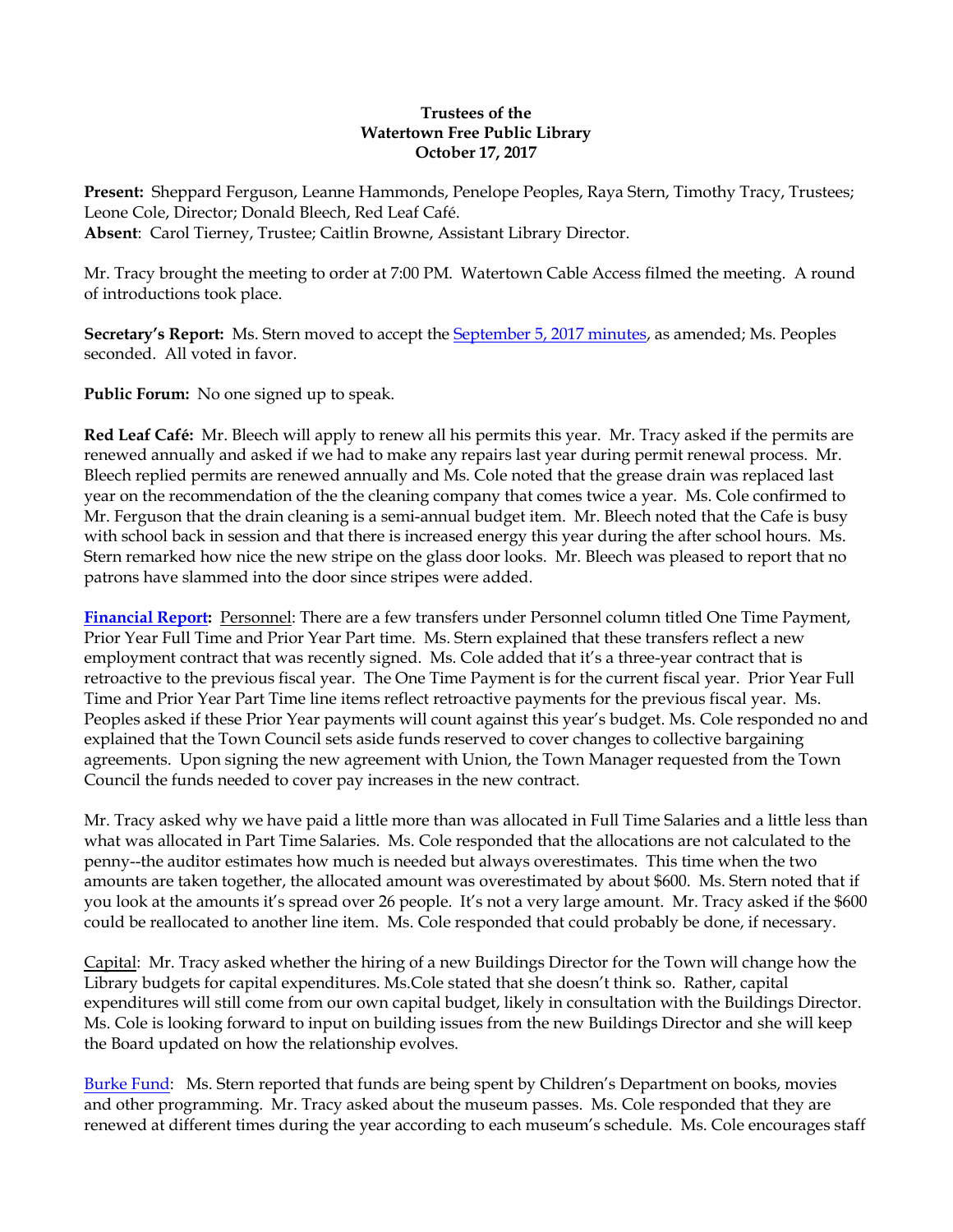to spend down Burke funds for materials before other funds are spent which explains why the Burke funds are already over half spent for the fiscal year.

[HATCH Financials:](http://ci.watertown.ma.us/DocumentCenter/View/23896) These look fine. Ms. Stern noted that she was surprised how little was requested for the grand opening celebration and remarked that it was a nice event.

Ms. Hammonds made a motion to accept the financial report. Ms. Peoples seconded. All voted in favor.

**Chair's Report:** Mr. Tracy noted that the parking on Tuesday evenings should ease up after this month due to the end of fall sports. Mr. Tracy also informed the Board that parking passes are available from the Clerk's office for trustees. Ms. Peoples asked if passes could be used behind Town Hall and Ms. Stern replied yes behind and alongside Town Hall any time of day.

**Director's Report:** Consideration and Action on Budget for Trustee Stern Retirement: Ms. Cole requested that the Trustee meeting on December 5th be moved up an hour to 6:00pm with the party for Ms. Stern to follow at 7:00 in the Watertown Savings Bank Room. Ms. Cole requested that \$350 be transferred from the Trustees account to cover the cost of food and decorations. Ms. Peoples made a motion to transfer \$350 from Trustees Account for Retirement Party expenses. Ms. Hammonds seconded. All voted in favor.

[Consideration and Action on No Smoking Policy:](http://ci.watertown.ma.us/DocumentCenter/View/23898) There have been complaints re: smoking on Library grounds, specifically in the area out front where the tables and chairs are set up. The Town Attorney informed Ms. Cole that the Trustees may enact a stricter no-smoking policy for the Library than the Town has enacted. The Town prohibits smoking within 25 feet of any town building. The tables and chairs are more than 25 feet from the Library building. Ms. Cole recommends prohibiting smoking on all Library grounds. A discussion ensued. Ms. Stern noted that people do smoke in the back of the building as well as the front. The Library staff do not have sight lines to front or back of building so only know if people are smoking if other patrons complain. There are numerous complaints of smoking at tables out front while others are trying to eat there. Mr. Tracy asked if we could prohibit smoking out front and designate space in the back of the building for smoking. Mr. Tracy suggested designating the grassy area to the side of former police station as a smoking area. This area may be too close to the Library to allow smoking--we may enact a stricter policy than the Town's 25' prohibition but cannot enact anything more lenient. Ms. Cole noted that Town Hall employees who smoke do so near the dumpster behind Town Hall. Ms. Peoples asked what grounds does the Library control. The Library's grounds extend to the curbage of the sidewalks on the front and sides of building and up to the parking lot in the back. Mr. Tracy does not think that we can direct library patrons to smoke in 'dumpster area' because that is not part of the Library grounds. Ms. Hammonds asked if we would be responsible for snow removal from any designated smoking area if it were not on the sidewalks. Probably not. Ms. Stern asked what our Policy states now. The Library enacted no smoking within 25' of entrance and then the Town later enacted its own rule prohibiting smoking within 25' of any town building--we need to comply with that measure. Ms. Peoples asked how we would communicate any new no smoking policy to patrons. The Library would send notice to newspaper, install signs, educate staff, etc. Ms. Stern asked if there are any smokers on staff and Ms. Cole responded that there are a couple. Mr. Tracy asked if there are any frequent Library patrons who take smoke breaks. There are some who tend to smoke at the charging station and at the tables out front. Ms. Cole recommended prohibiting smoking in front of the building and will measure distances from building to grassy area out back. If that area is more than 25' from the building, then she suggests designating it a smoking area. If it is not, she recommends prohibiting smoking on all Library grounds.

Ms. Stern moved that the Director check to see if we have space for a smoking area in the back of Library, if so we will designate it a smoking area and prohibit smoking in front of Library. If there is not adequate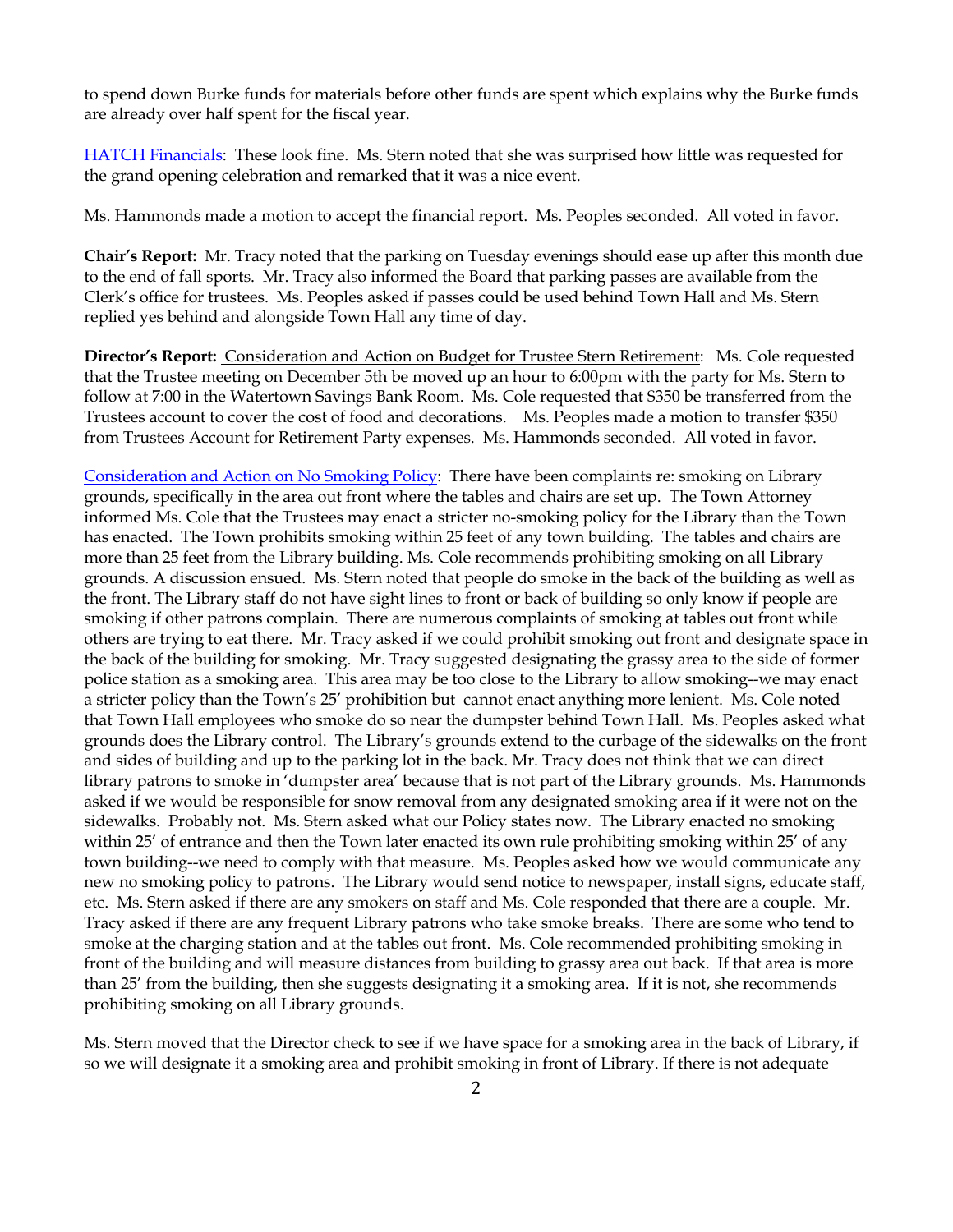space in back, we will prohibit smoking on all Library grounds. Mr. Ferguson seconded. All voted in favor.

[Consideration and Action on HATCH Funding.](http://ci.watertown.ma.us/DocumentCenter/View/23897) Per Memorandum from Ms. Browne, the Director requested \$5,000 be allocated from LIG/MEG for HATCH supplies and expenses through June 30, 2018 (expenses listed in memo). Ms. Stern moved to allocate \$5,000 to HATCH from LIG/MEG. Mr. Ferguson seconded. All voted in favor.

[Consideration and Action on FY19 Action Plan:](http://ci.watertown.ma.us/DocumentCenter/View/23893) The Director presented the FY19 Action Plan and responded to several queries from Trustees regarding individual objectives and activities listed on Plan. Ms. Stern moved to accept the FY19 Action Plan. Ms. Hammonds seconded. All voted in favor.

Lynda.com: Ms. Cole presented statistics on Lynda (sheet attached). It is a very popular service. Ms. Hammonds asked if the Library staff had reached out to the high school regarding Lynda. The teen librarians do highlight Lynda and other online services when they visit the schools. Ms. Stern asked if there are statistics that show how many courses have been completed on Lynda. The statistics just show video uploads not whether they were watched completely.

**New Business:** Mr. Tracy asked if the Library would consider hosting a bulk shredding day. Ms. Peoples said that she believes the DPW already does that. Ms. Cole said she would look into it.

Mr. Ferguson asked if any posting of Library policy was needed in response to the recent complaint about a program that took place in the Watertown Savings Bank Room in September. Ms. Cole said our policy is clear and there has been no more feedback on this and that posting something may just call more attention. No action required.

Ms. Hammonds asked about recent discipline issues in teen room and asked for an update on any ongoing issues. Ms. Cole said issues come in waves. This year is difficult. Kerry ensures that teen staff and the temp staff know exactly what the expectations are in that room. Ms. Cole said it's a difficult balance. You want kids to feel like it's a place they can come and hang out and express themselves. But, kids who want to come and read quietly need to feel comfortable too. Kerry and Kelly are very good at finding a balance and Ms. Cole trusts them to bring issues to her, as needed.

**Old Business:** Ms. Peoples asked about the ARIS Submission. She wondered if the Building Committee should have been listed as a Friends group since that is the role the Building Committee plays. Ms. Cole said it has to officially be called a Friends group and it has to have members in order to be listed. We can't really make note of the Building Committee's existence on the online form. There's no comment space. Also, the ARIS Submission is only informational. Our funding does not depend upon it.

## **Requests for Information:** None

**Next Meeting:** Mr. Tracy suggested holding next meeting on the first Tuesday of December since we are meeting late in October and the first Tuesday in November is election day. Next meeting is 12/5 at 6:00pm.

Ms. Stern moved to adjourn at 7:57 pm. Ms. Hammonds seconded. All voted in favor

Respectfully submitted,

Leanne Hammonds